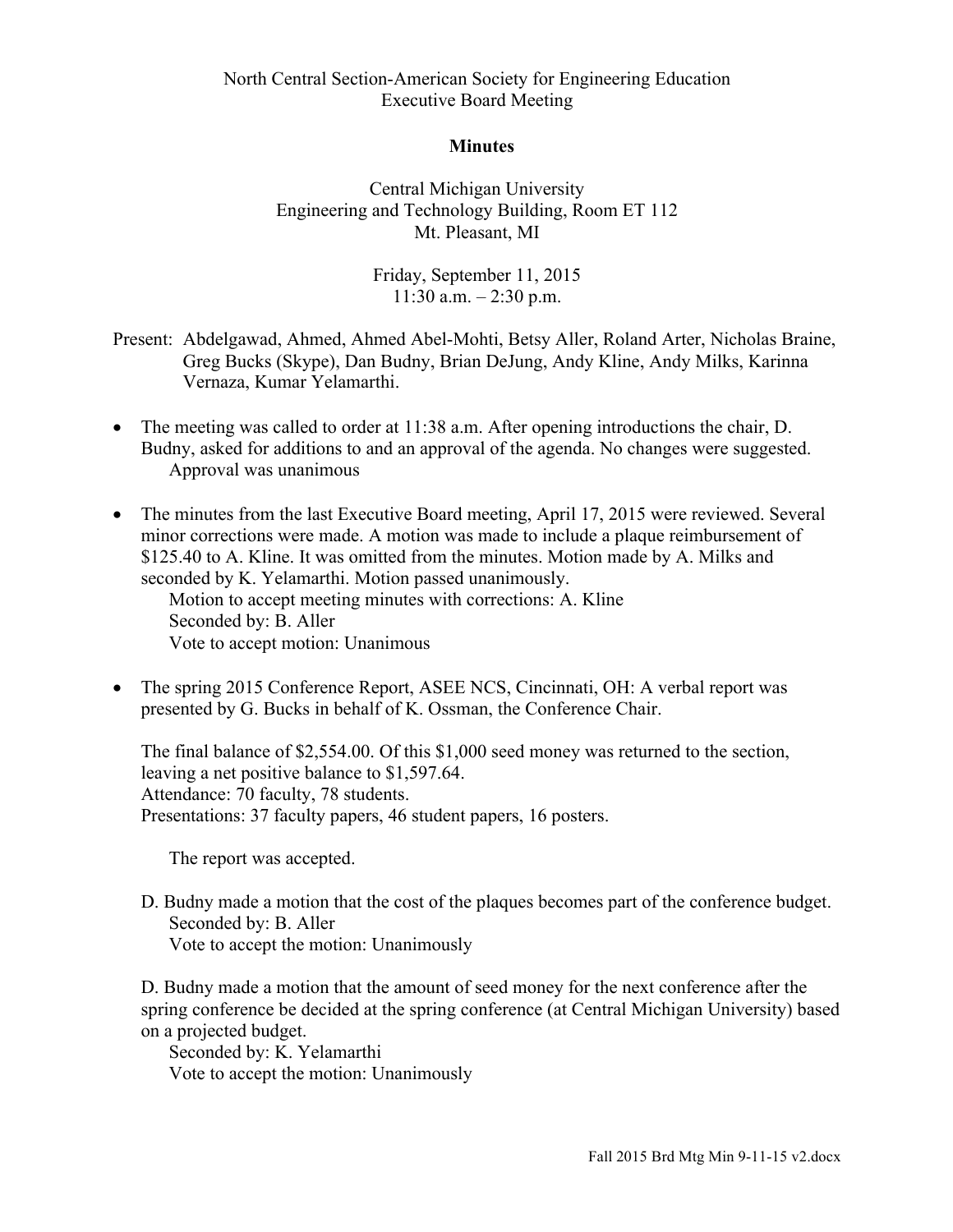## North Central Section-American Society for Engineering Education Executive Board Meeting

• The Web Master's report was presented by K. Yelamarthi.

We have a new website. The Apple iWeb is discontinued. K. Yelamarthi made the website Java and html based so that it is insensitive to the browser. He reduced the number of pictures to enhance speed and efficiency. He will work with National ASEE to make links work and will add past proceedings.

The report was accepted.

• The Treasurer's Report (written) was presented by the Treasurer, A. Milks.

|        | 4/16/15 Operating account balance:              | 0.00       |  |
|--------|-------------------------------------------------|------------|--|
|        | $6/11/14$ Allocation:                           | \$550.00   |  |
|        | 9/8/15 Frank Croft, Outstanding Teacher (\$750) | $-550.00$  |  |
| 4/4/14 | Operating account balance:                      | 0.00       |  |
|        |                                                 |            |  |
|        | 4/7/14 BASS account balance:                    | \$8,969.09 |  |
|        |                                                 |            |  |
|        | Total BASS account disbursements:               | \$1,450.40 |  |
|        | Total BASS account revenue:                     | \$1,597.64 |  |
|        | 10/17/14 BASS account Balance:                  | \$9,116.33 |  |

Discussions:

- à National ASEE will assess sections 30% of all income after October 1, 2015. (Applies only to new revenues.)
- à We should think about how to address finances for conferences.
- à The Treasurer should work more closely with conference committees.

Motion to accept points of discussion: D. Budny Seconded: K. Vernaza Vote to accept motion: Unanimous.

Motion to accept the Treasurer's Report: B. Aller Seconded: K. Yelamarthi Vote to accept motion: Unanimous.

• Best Paper report, presented by A. Abel-Mohti. Last year's submissions were good (numbers). The list of winners will be posted in the newsletter. Evaluation forms are on the ASEE NCS website. D. Budny recommended a write-up for procedures for the Best Paper Chair (an operational procedure). It was also suggested that another person handle Best Poster.

The report was accepted.

• Vice Chair's report, K. Vernaza. Discussion of the Best Teacher Award. The report was accepted.